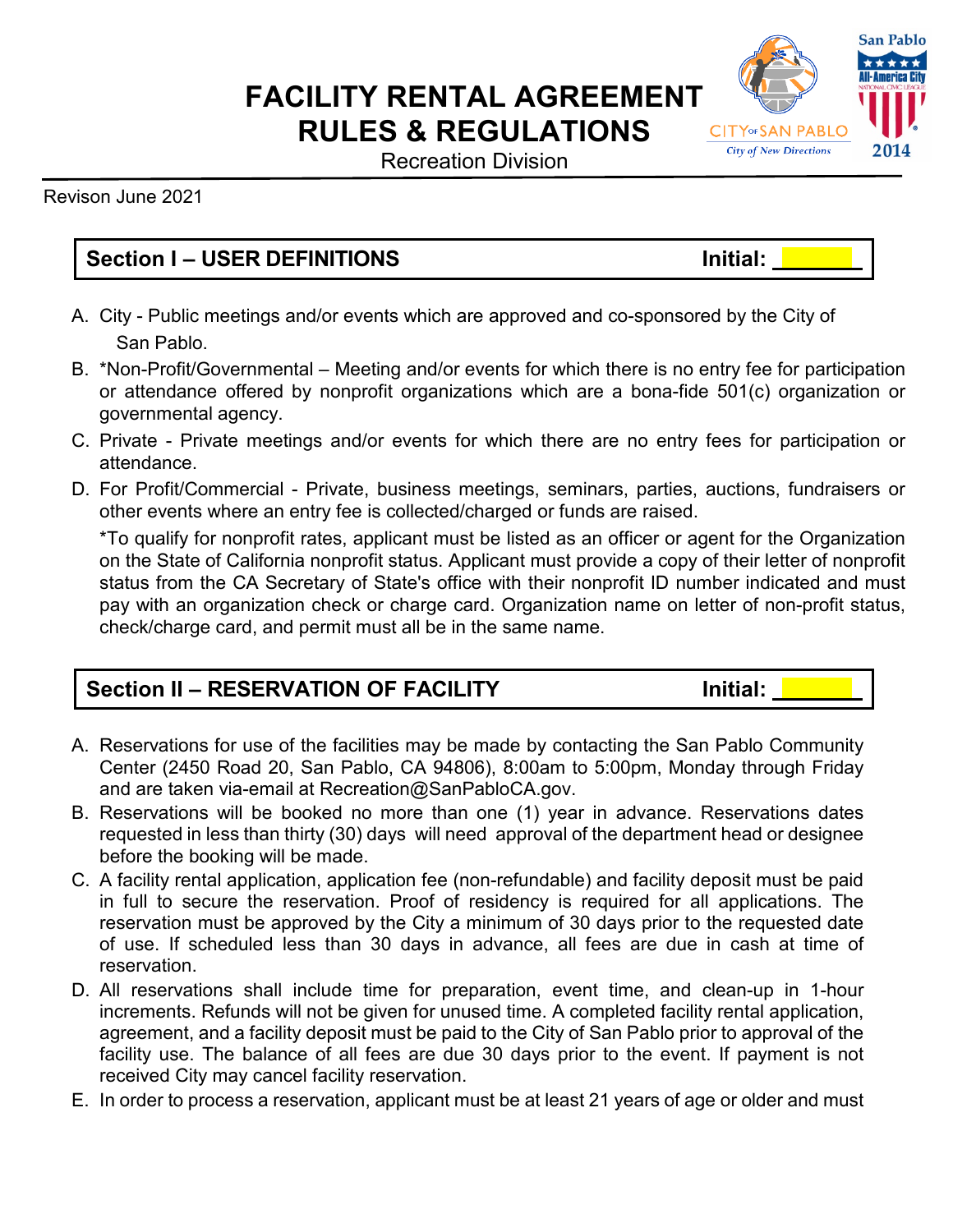be present throughout the entire use of the rental. The deposit will be refunded to the original applicant with the address written on the application at time of reservation.

- F. Due to liability, the City of San Pablo does not allow jumpers or any inflatables on any City property. This includes parks and/or facilities.
- G. The application fee and deposit are non-refundable at any point of cancellation.
- H. Original applicant must request in writing thirty-one (31) days before the rental date any refund of fees other than the application fee and deposit. Requests shall be submitted by email [\(recreation@sanpabloca.gov\)](mailto:recreation@sanpabloca.gov), fax (510-215-3015) or letter to the Recreation Division (2450 Road 20, San Pablo CA 94806).
- I. The City reserves the right to cancel any rentals after further review of the application, including but not limited to a background check by the San Pablo Police Department. All rental applications requesting the use of alcohol will be subject to a background check by the San Pablo Police Department.
- J. Once the rental agreement is approved, the applicant has seven (7) days to make any modifications at no additional cost. Modifications made after seven (7) days will be assessed a \$35 fee per request.; Modifications made 7-14 days prior to the event will be assessed a \$50 fee per request. No modifications are allowed to the agreement within 7 days of theevent.
- K. On some occasions, it may become necessary to reschedule or relocate certain activities, which were authorized within the facility due to scheduling conflicts. If this occurs, the applicant will be given advanced notice by the Recreation Division in order that the change does not greatly inconvenience the party or parties involved. In any event, the Recreation Division reserves the right to reschedule or cancel any event at its sole discretion without liability, subject to refund of all monies deposited by the applicant with the Recreation Division.
- L. **COVID-19 Pandemic.** All City of San Pablo rentals and rental attendees must be in compliance with current health orders issued by the Contra Costa County Department of Public Health at: <https://www.coronavirus.cchealth.org/health-orders> and any applicable Cal OSHA orders. Renters shall comply with these requirements and contact City staff immediately if there is any issue with compliance.
- M. If your cancellation is less than 30 days prior to your rental date, **100% of the entire rental fee including Facility Deposit** will be retained. *Initial here .*

#### **Section III – FACILITY REQUIREMENTS Initial:**

- A. Facility Requirements may be altered to meet any COVID-19 related requirements up to and including cancellation of an event. If the City is forced to cancel an event due to COVID-19, all fees including the Booking Fee and Facility Deposit will be returned to the renter or the renter may choose to rebook the event within one year.
- B. After the application for use of the recreation facility is approved by the City, the person or organization requesting the use will be provided copies of the application, facility rental agreement and alcohol use permit if applicable. These items will specify the nature of the use, the extent of the use and the conditions under which the use will be permitted. The applicant must agree to abide by all rules and regulations governing the use of the facility. Any failure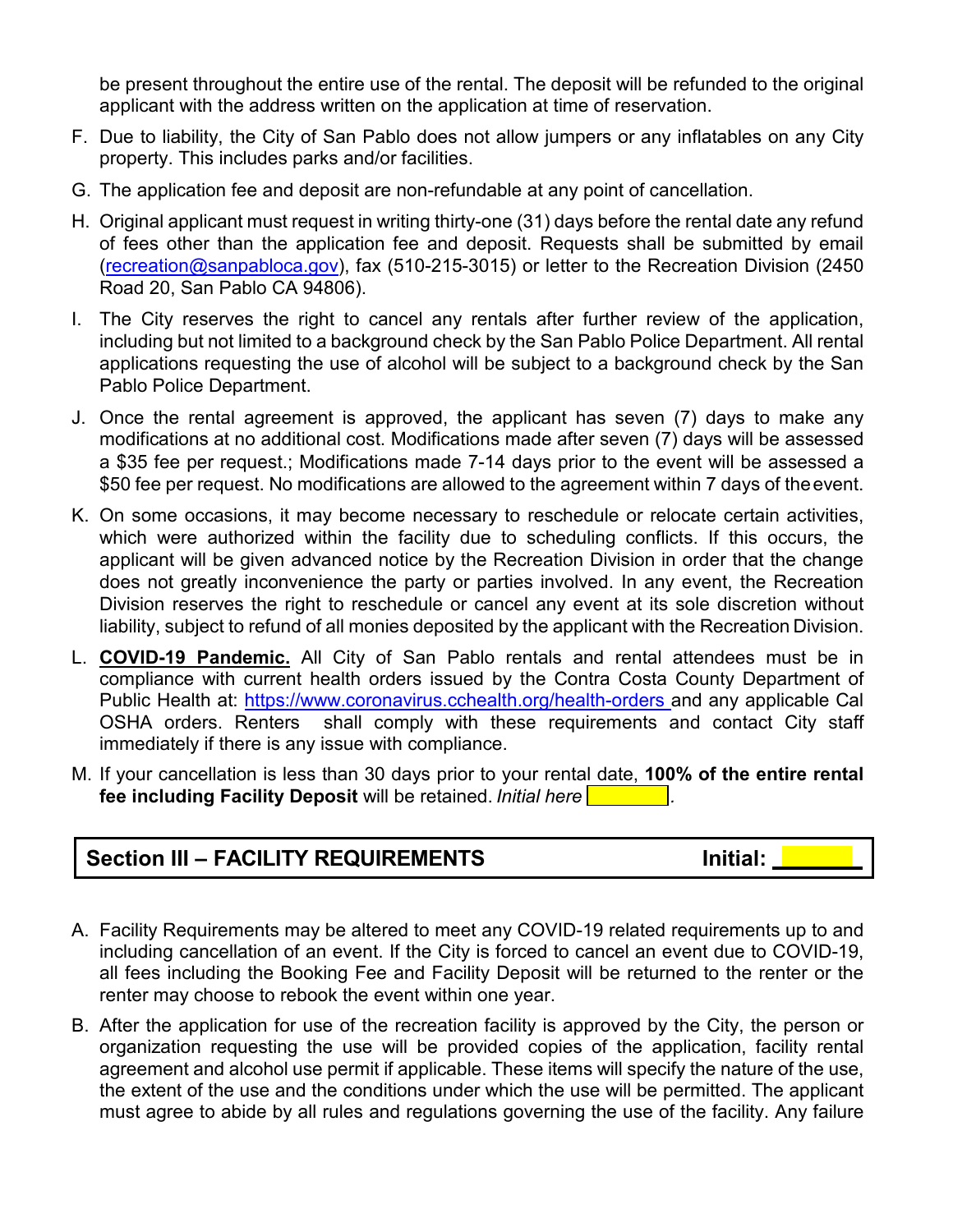to so abide may result in revocation of the rental agreement by the City and the forfeiture of all fees or deposits that have been paid.

- C. Facilities may be closed as determined by the City during inclement weather or for maintenance purposes.
- D. Facilities are multi-use facilities and may have other activities and events occurring at the same time as your event.
- E. A facility layout diagram is provided for the applicant in order to provide specific set-up instructions. All set-up requests must be submitted 2-weeks prior to the rental date.
- F. Applicant is required to have City staff throughout the duration of the rental who will provide set-up and take-down of tables and chairs per the layout submitted by the applicant.
- G. Applicant is required to take down all decorations and clean up after the event by leaving the facility in the condition in which it was provided at the start of the rental.
- H. Any parties remaining in the facility beyond the scheduled rented time will be subject to the hourly charge of the facility plus an additional \$40/hour for staffing costs.
- I. Facility capacity maximums are strictly enforced including those outlined by any COVID-19 related County Health Orders or applicable Cal OSHA orders. The maximum capacity for an event includes all adults and children, including caterers, DJ/band, party planners, etc. Violation of the capacity limits will result in immediate termination of the event and forfeiture of some or all of the facility fees paid.

#### **Section IV – INELIGIBLE APPLICANTS OR ACTIVITIES Initial:**

- A. No reservations are allowed for memorials, funerals, vigils, repass services, viewings, or other rentals that pertain to a ceremony honoring a person who has passed away.
- B. Alcohol is not permitted in any park or park facility, including spectators or event goers.
- C. No overnight rental use is allowed.
- D. The Church Lane Senior Center is only available for reservation on Sundays.
- E. No group or individual, political or otherwise, that advocates the immediate overthrow of the United States Government or the government of the State of California by force or violence or other unlawful means may use the City's facilities for such purposes.
- F. Campaign events are not allowed to avoid appearance that City is endorsing a particular candidate or initiative.
- G. No activity shall be allowed which will cause a substantial danger or damage to the facility, grounds or neighborhood, nor shall any activity be allowed which is deemed not to be in the best interest of the City. Decisions regarding this shall be made by the City.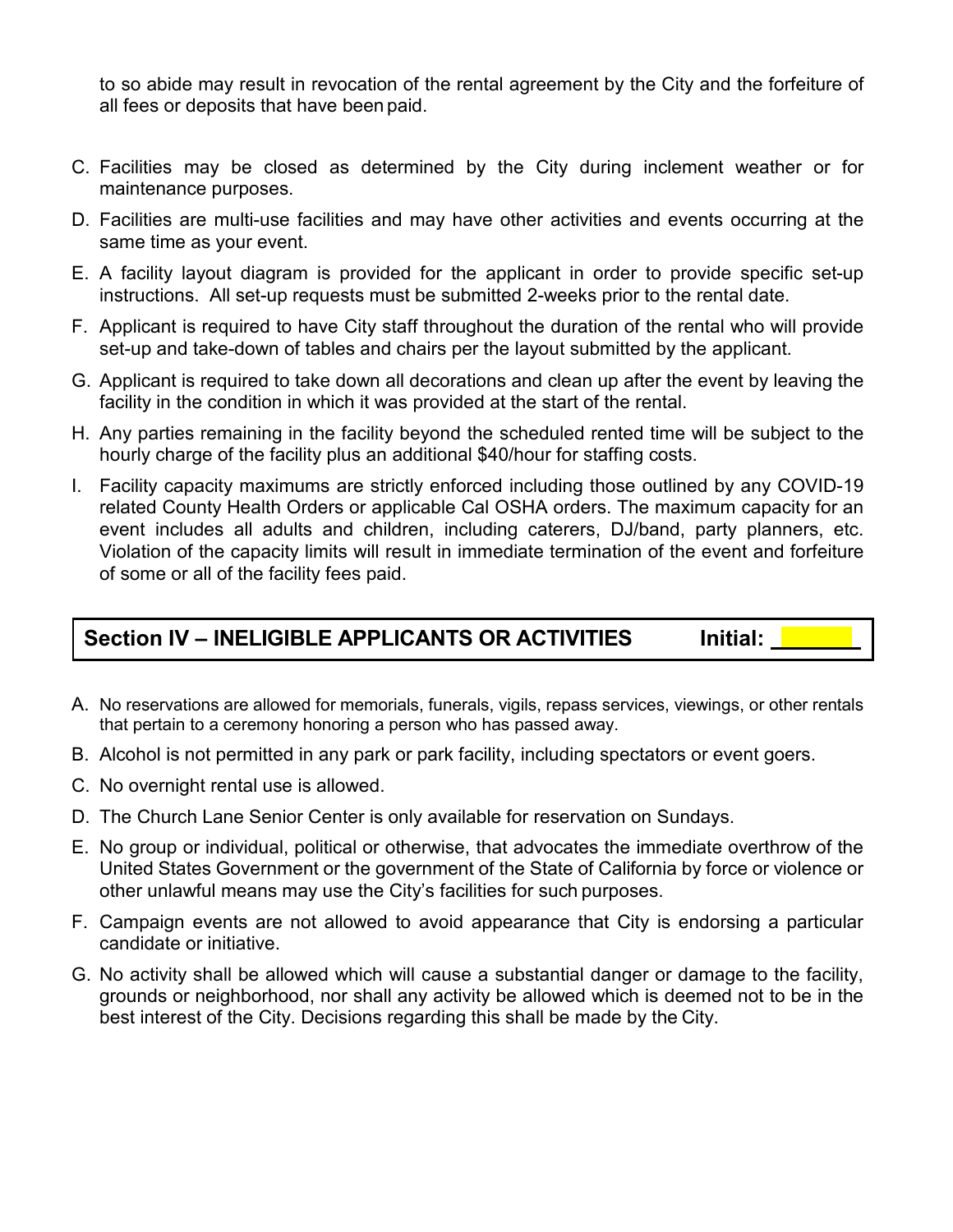### **Section V – GENERAL REGULATIONS/NOTICES Initial:**

- A. The City of San Pablo is not responsible for any lost or stolen property.
- B. Smoking (including E-cigarettes) is not permitted in any indoor area, and State Law prohibits smoking within 20 feet of a door or operable vent to a public building. Applicants are responsible to make sure their guests are respectful of these regulations and other users of the facility.
- C. Only City-trained staff are allowed to operate the audio/visual equipment.
- D. Children attending the event must be under adult supervision at all times. Children are not allowed to run around the facility unsupervised.
- E. No objects are allowed in facility fountains.
- F. Authorized City employees shall have the right to enter all facilities at any time during rentals.
- G. Reservation cannot be transferred, assigned, or sublet.
- H. Reservation dates cannot be changed or transferred to a different date less than sixty (60) days before the original reservation date (see cancellation/refund section).
- I. The City reserves the right to amend fees and charges as deemed necessary. Previously approved reservations will not be affected by new rates.
- J. The City of San Pablo reserves the right to change, adjust or delete any of the rules and regulations. Any and all request/variances of these rules shall be considered individually and shall not be automatically applied as a matter of precedent to past or future uses of a similar nature. Request for a waiver of any stated rule shall be directed, in writing, to the Recreation Division ninety (90) days prior to the date of use.
- K. All applicants, entities or organizations using city facilities for public or private events shall use compostable or recyclable disposable food ware, and are encouraged to use reusable food ware in place of disposable food ware where practicable, per [Section](http://www.codepublishing.com/ca/sanpablo/) [5.13.030](http://www.codepublishing.com/ca/sanpablo/) of the City of San Pablo Municipal Code. Use of plastic foam food or beverage containers (for example, Styrofoam™) is strictly prohibited within the City. First-time violations of this requirement will result in a fine of \$100 withheld from your security deposit and subsequent violations in the same year will result in higher fines as outlined in [Section](http://www.codepublishing.com/ca/sanpablo/) [1.10.030](http://www.codepublishing.com/ca/sanpablo/) of the Municipal Code. The City strongly encourages recycling. Please use the bins provided to separate recyclable materials from other wastes. The City composts all food waste, food soiled paper, and flower/plant materials. Please use the green waste bin provided to separate your food scraps, food soiled paper and flower/plant material from other wastes.
- L. Tables and chairs are to be used indoors only and only for the specific use for which they are intended. Standing on tables or chairs, or sitting on tables is prohibited and the applicant will be charged for damages if this occurs.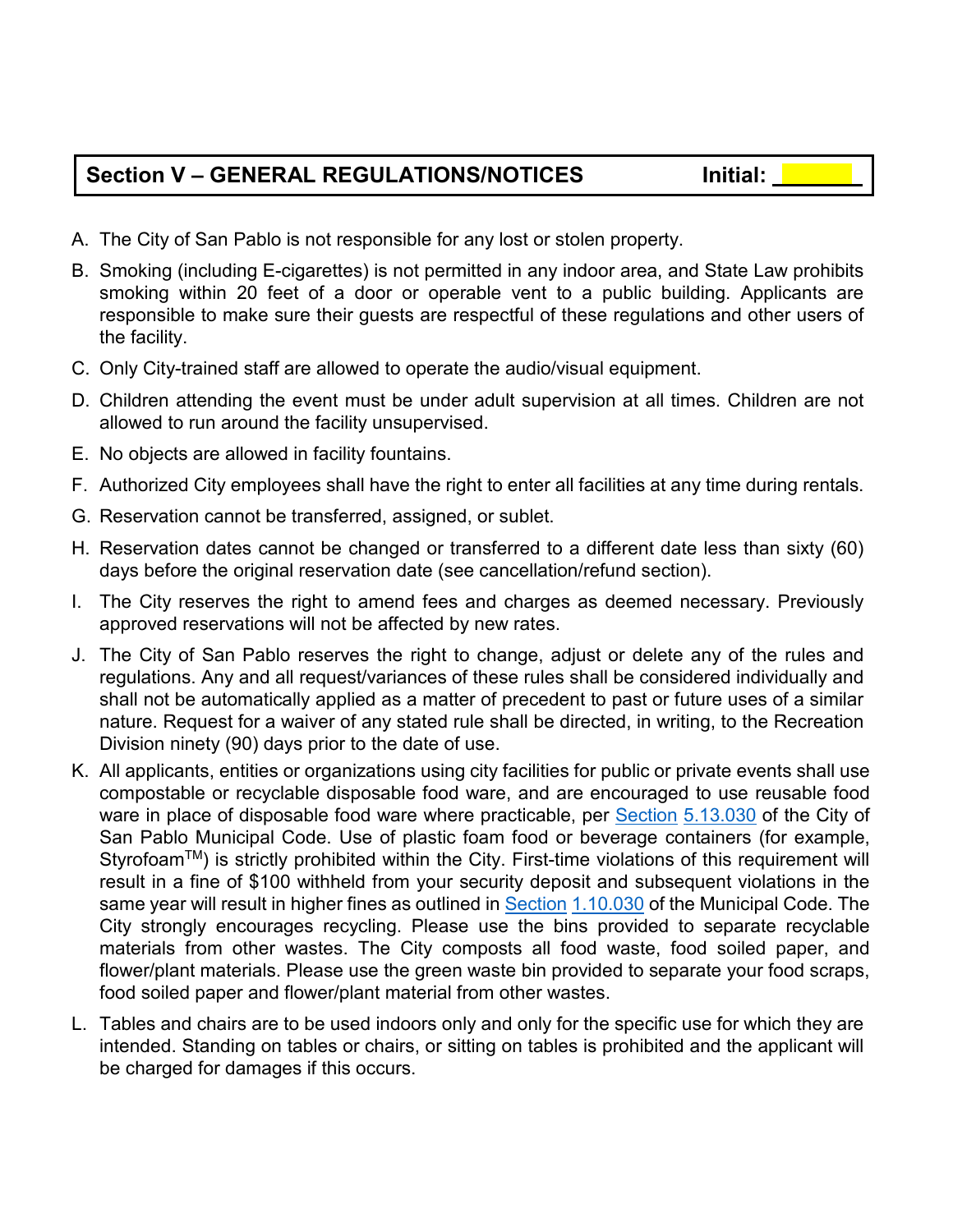M. Applicant and attendees shall comply with all applicable Laws, rules and regulations which includes, in part, "…all applicable public health rules, regulations, orders, and/or guidance in effect at the time of the use of the facility. Any applicant or attendee violating the established Rules and Regulations, or constituting a public nuisance may be required to leave the facility and premises. Should the staff member on duty find that any facility users are in violation they will attempt to make contact with the primary applicant, who is responsible for resolving the situation. If no resolution is made, the staff member may choose to shut down the event. If necessary, police will be contacted.

#### **Section VI – ALCOHOL BEVERAGE REQUEST The limitial:**

- A. The use of alcoholic beverages must be requested in writing and submitted at the time of application. All written requests must detail the nature of the event, all types of alcohol to be served, and claim full responsibility for any problems that may occur due to the presence of alcohol. The request will be reviewed by the Police Department and may be denied or conditioned due to nature of the event or criminal background of applicant or invitees.
- B. Alcohol may be served for a limit of five (5) hours total over the course of the event, and must stop one (1) hour prior to the conclusion of the event.
- C. Alcohol is not allowed at youth-oriented events or events held in the honor of a minor (Christenings, birthdays, youth graduations, quinceañeras, Bar or Bat Mitzvahs, etc.).
- D. No consumption of alcohol is permitted outside of the facility, i.e. parking lot, sidewalks, streets, landscaped areas etc.
- E. A group or organization wishing to sell alcoholic beverages (or tickets for alcohol) at their event must obtain a valid License from the California Department of Alcohol Beverage Control (ABC). The ABC License must be on file in the Recreation Division 14 days prior to the use and the License must be prominently displayed during the event. City staff is required to check the License prior to allowing the sale or distribution of alcohol at the event. ABC will issue a one-day license to 501(c)(3) non-profit groups who wish to sell admission tickets, beer or wine at a fundraising event. The local ABC Office is located at: 1515 Clay Street, Suite 2208, Oakland, CA 94612, (510) 622-4970.
- F. Evidence of this license must be on file at the Recreation Division office at least fourteen (14) days prior to the event/function. If no license is provided, then the facility reservation will not be able to sell alcoholic beverages at their function.
- G. If alcohol is used without a license, the event will be ended immediately without warning, and the entire security deposit and rental fees will be forfeited. If necessary, police will be contacted.
- H. If applicant reserves an event and indicates that there will be no alcohol at the event and an applicant or any guest brings any type of alcohol to the event, it will result in the forfeiture of the full facility deposit.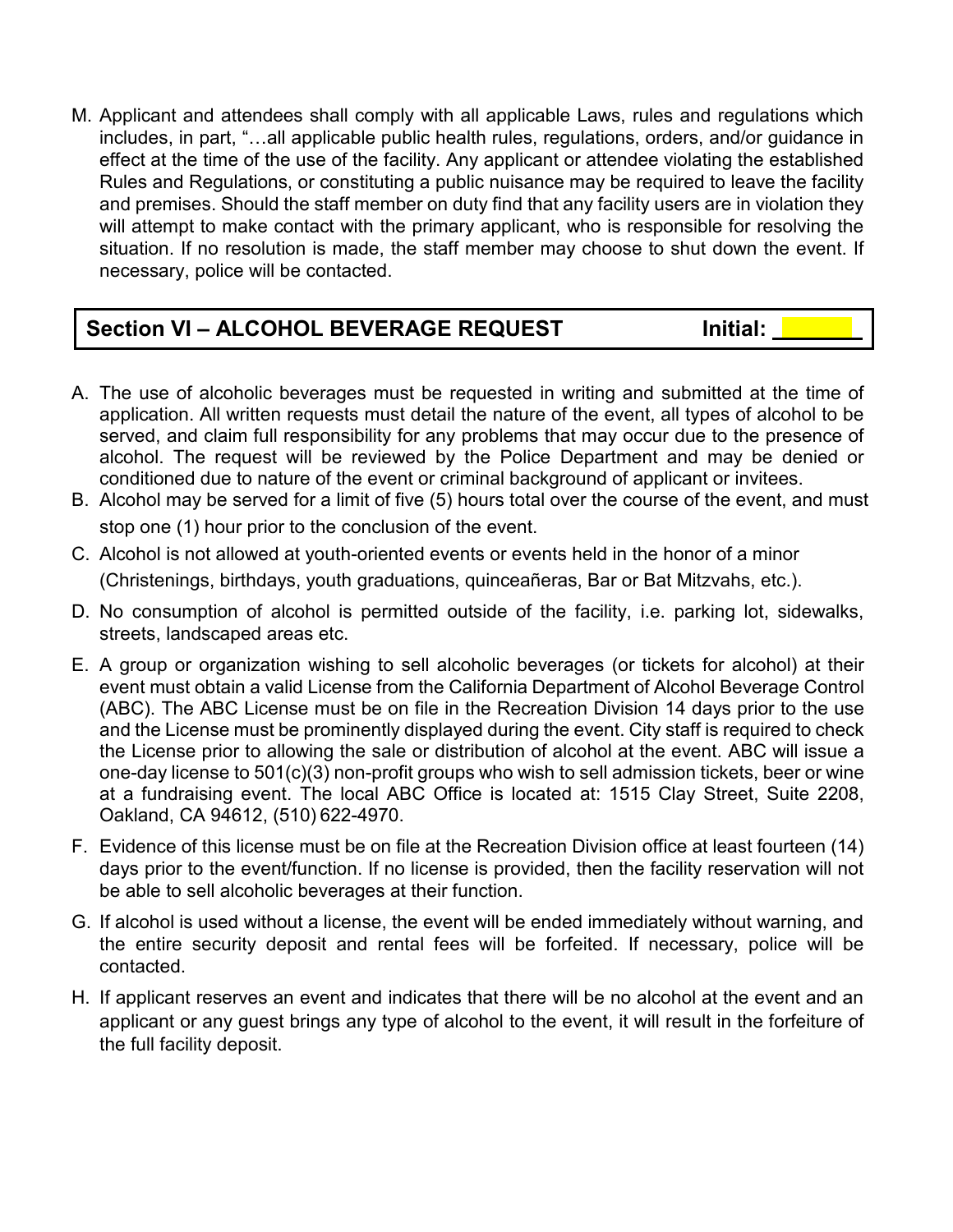# **Section VII – FACILITY DECORATIONS Initial:**

- 
- A. The applicant shall be responsible for putting up any decorations and any special preparations necessary for the function.
- B. No storage or decoration deliveries are permitted before or after a reservation.
- C. All decorations and tape shall be removed at the conclusion of the function. Applicant shall be responsible for the removal of all decorations, tape, special preparations, applicant's personal property, and any rented equipment immediately upon the conclusion of the event. Nothing will be stored on site and will be thrown away at the conclusion of the rental.
- D. All decorations must be applied with blue painter's tape. The following items are not permitted on walls, windows or ceilings: cellophane, adhesive tape, nails, staples, screws, etc.
- E. All decorative materials must be either made of non-combustible substance or treated with fire retardant, or state approved flame retardant.
- F. Decorations may not be hung from light fixtures, ceilings, smoke detectors, emergency lights, or acoustical wall/ceiling tiles.
- G. Open flames (such as lighted candles) are not allowed. Battery operated candles are acceptable. Due to the sensitivity of the fire/smoke alarm system and the lingering odor, incense or other smoke producing products are not allowed in any City facilities.
- H. No rice, birdseed, fog machines, confetti, or hay bales are permitted at any City of San Pablo facility or on surrounding sidewalks and parking lots. Use will result in the loss of deposit(s).
- I. For safety reasons, relocation or rearrangement of City equipment is not permitted. City staff must perform any rearrangement of City furnishings and/or equipment. All doors must be kept clear in the event of an emergency evacuation.

#### **Section VIII – FOOD REQUIREMENTS Initial:**

- A. Drinks with red or orange dye and/or food coloring are not allowed in the facility.
- B. If any food is served at a public/community event, a Temporary Food Facility permit must be obtained by the applicant from Contra Costa County Environmental Health in Concord, refer to cchealth.org/eh/. The permit process requires that the event organizer fill out the Temporary Food Event Application, and attach, if applicable, the vendor's proof of non-profit or veteran status, as well as a site map showing the locations of booths, restrooms, and garbage. There must also be a list of all food/beverage vendors and a payment of all fees. The complete application must be submitted to County Health 14 days before the event and a copy of the approved permit must be submitted to the Recreation Division prior to date of use.

C. Food Requirements may be altered to meet any COVID-19 related requirements including not being able to serve any food or drink at the event except for to-go.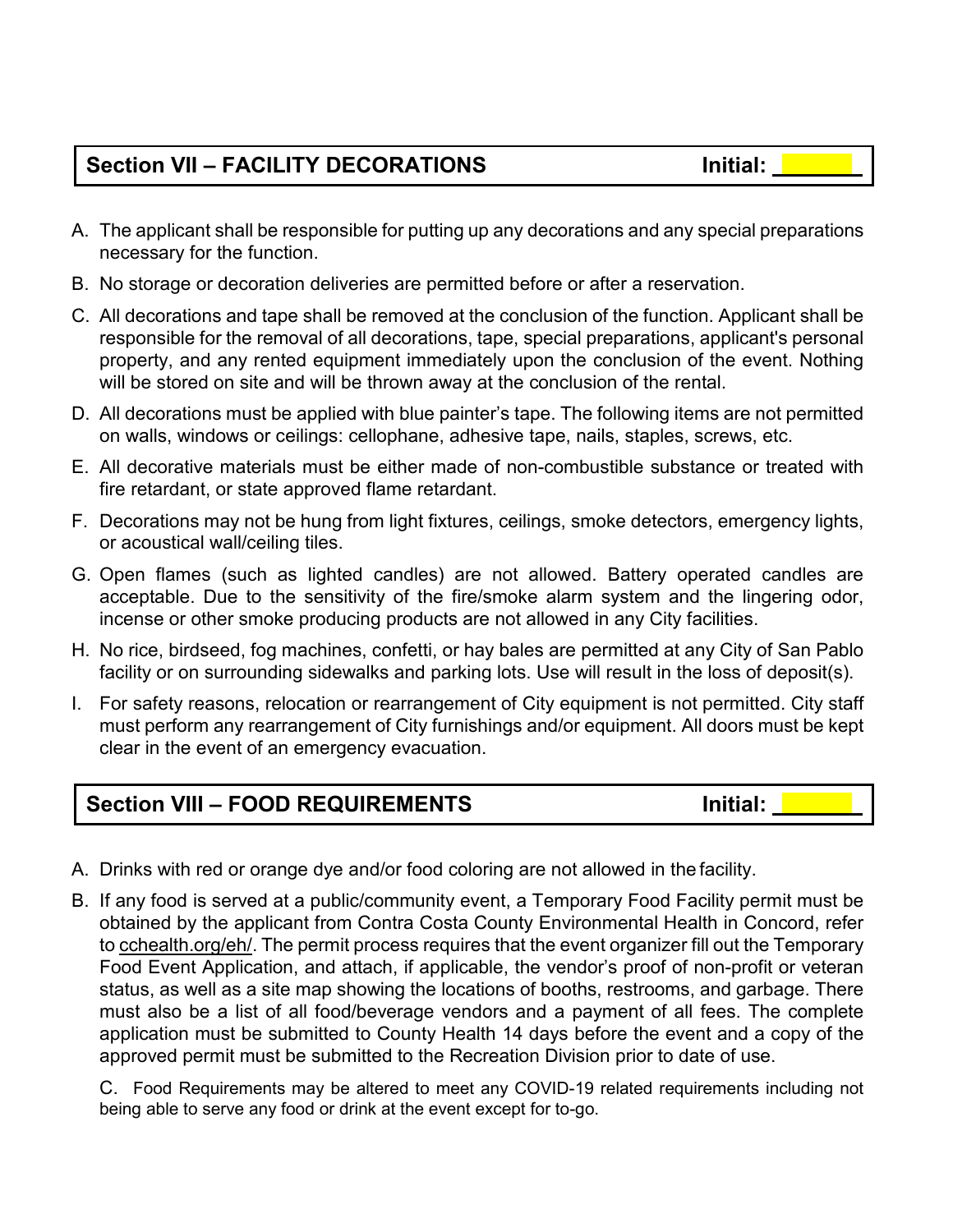#### **Section IX – INSURANCE Initial:**

- A. Applicant shall secure and keep a general commercial insurance policy covering personal injury and property damage in the amount of not less than \$1million per occurrence, \$2 million aggregate. The coverage shall be primary insurance, with a waiver of subrogation and notice of the cancellation of the policy provided to the City.
	- 1. The City, and its officials, officers, employees and agents shall be named as additional insured by separate endorsement.
	- 2. Applicant shall also secure and maintain workers' compensation insurance if Applicant has employees as required by State law.
	- 3. If alcohol is served, the general liability insurance shall include host liquor liability coverage and must be stated on the certificate. If alcohol is sold, then Applicant or caterer must have liquor liability coverage, as well as a valid liquor sales license.
	- 4. Applicant shall provide the certificate of insurance (CG 00 01) and additional insured endorsement to City (CG 20 10) in a form and with carriers acceptable to the City with a minimum AM Best rating of A:VII.
	- 5. The certificate of insurance shall include the "Recreation Division of the City of San Pablo" as the Certificate Holder.
	- 6. Please contact your insurance provider to check if your homeowner's policy may be extended to cover your facility rental. If an acceptable certificate and endorsement are not submitted to the Recreation Division office at least thirty (30) days prior to the event, then the applicant will be mandated to purchase insurance from the City of San Pablo's insurance provider.
- B. Indemnity: On behalf of itself and its successors, employees, members, volunteers, invitees and participants, Applicant assumes all risk of loss or injury arising from its use of the facility. Applicant shall indemnify, hold harmless, and defend City, its officers, agents, volunteers and employees from and against any and all liability, costs, or expense for loss of or damage to property or for injuries to, sickness, disease or death of any person arising or resulting from Applicant's use of the facility or the acts, errors, or omissions of the Applicant or its agents, employees, members, volunteers, invitees and participants. This provision shall survive termination of this Agreement. .
	- 1. The applicant shall be responsible for any and all damage to the City's premises, equipment, and property.
	- 2. The applicant will be held responsible for all actions, behavior and damages caused by his/her guests/attendees.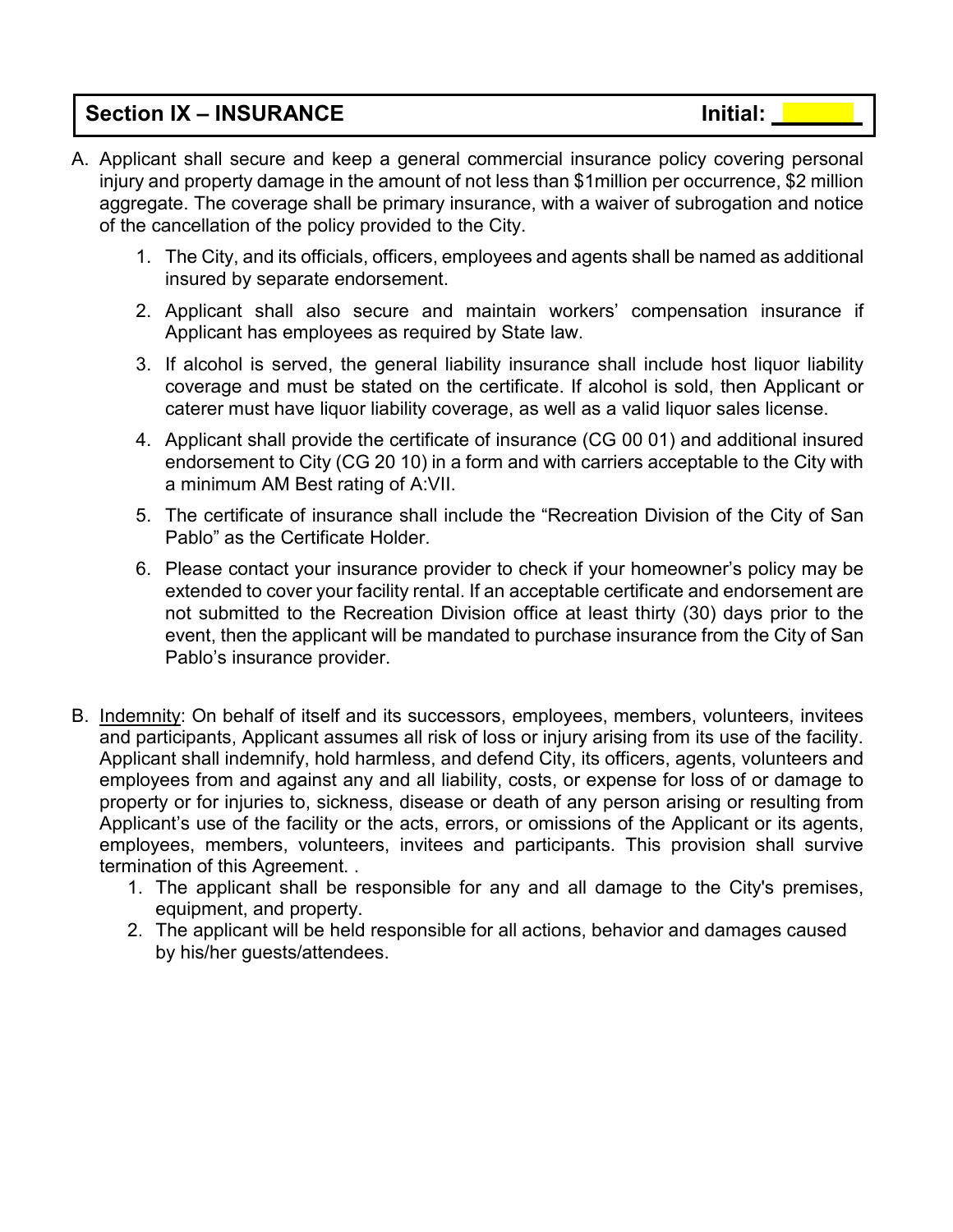# **Section X – SAFETY AND SECURITY Initial:**

- A. The San Pablo Police Department has the authority to shut down any event for any reason deemed necessary. In this event, the applicant will forfeit all fees paid including the deposit.
- B. Security will be required and arranged by the San Pablo Recreation Division for all events.
	- 1. One Security Guard 1-50 People
	- 2. Two Security Guards 51-100 People
	- 3. Three Security Guards 101-150 People
- C. Approved security services will be required to be on duty at the facility during the entire event time, including clean-up.

#### **Section XI – FORFEITURE OF DEPOSIT/EVENT TERMINATION Initial:**

- A. Any charges for damages to the facility or furnishings, additional use hours, or imposed third party fines will be deducted from the applicant's deposit:
	- 1. Failure to follow clean up protocols, or generally leave the facility in an unsatisfactory condition.
	- 2. Additional janitorial maintenance is required (in excess of normal cleaning services/time), or additional clean-up or damage costs.
	- 3. If the City is charged any third party fines (for example: fire alarm set off as a result of any policy violation, such as incense or balloons at facility).
- B. The City reserves the right to collect any additional fees above and beyond the deposit for damages or costs incurred by the City as a result of the rental.
- C. Failure to comply with required security, licenses, permits or certificates will result in immediate cancellation of facility use and applicant will forfeit all deposit(s) and fees paid.
- D. Staff on duty does not have the authority to grant use of additional facilities, equipment, or time extensions**.** Any time the facility is occupied beyond the scheduled time applicant will be billed at the facility hourly base rental rate plus \$40/hr. for the overtime use (all overtime is calculated in 1 hour increments). Use or occupancy of the facility beyond 12:00am (midnight) will cause forfeiture of the applicant's entire damage deposit.
- E. The misuse of any City of San Pablo facility, failure to conform to facility regulations, or any other Federal, State or local law, rule, regulation or ordinance or any other threat to public health, safety, or welfare shall be sufficient reason for immediate cancellation of the facility use. No refund will be granted. This shall include overcrowding of the posted maximum capacity for the room in use, serving alcohol to minors, or any action deemed sufficient by City of San Pablo staff.